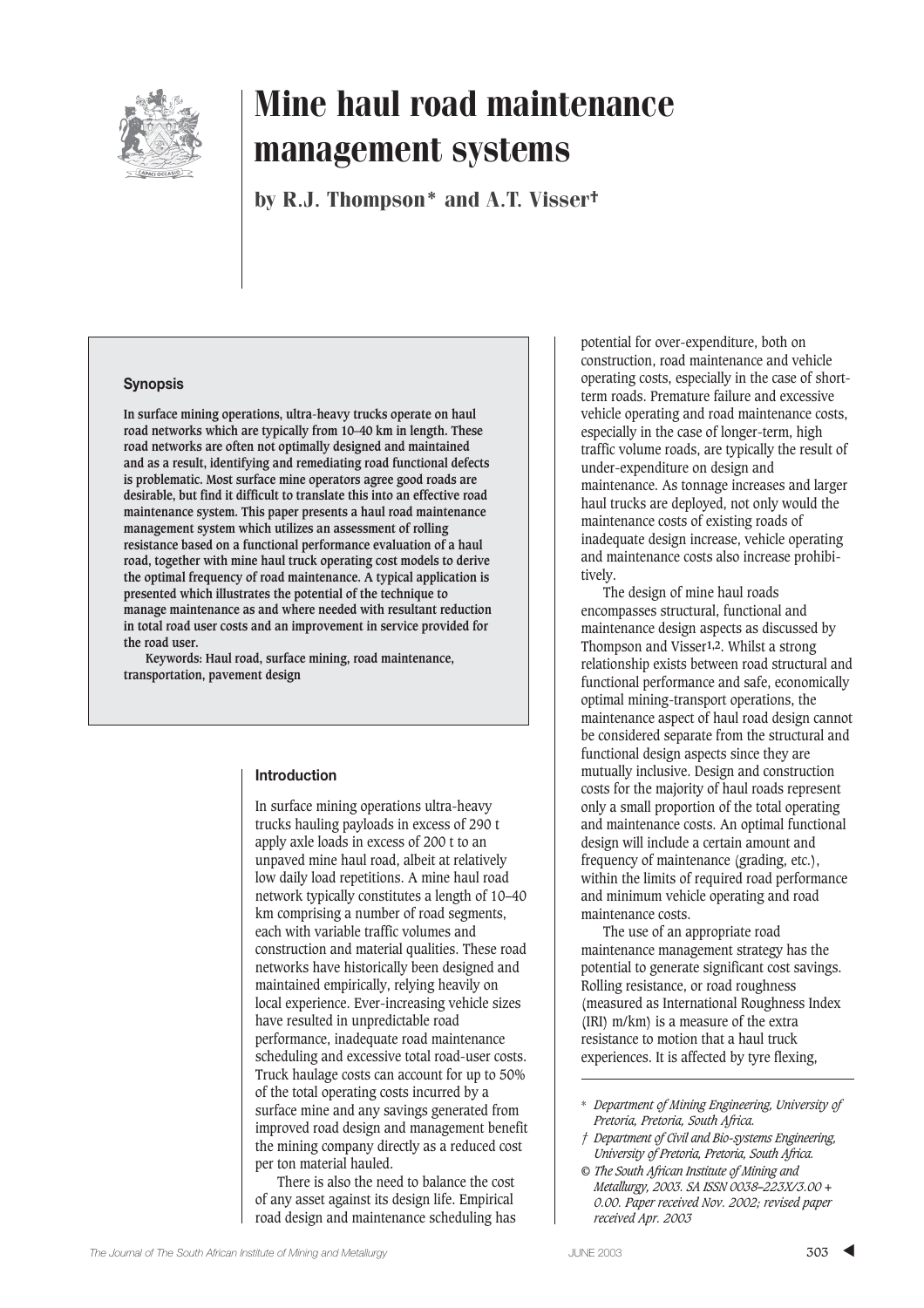internal friction and most importantly, wheel load and road conditions. Empirical estimations of rolling resistance based on tyre penetration specify 0.6% increase in rolling resistance per centimetre tyre penetration into the road, over and above the 1.5% (radial and dual assemblies) to 2% (cross-ply or single wheel assemblies) minimum resistance. In addition to tyre penetration, road surface deflection or flexing will also generate similar results, with the truck tyre running 'upgrade' as the deflection wave pushes ahead of the vehicle. For a fleet of Caterpillar 777

(91 t payload, 161 t gross vehicle mass (GVM)) rear dump trucks operating on a 7.3 km 7% incline, if road rolling resistance is reduced from 8% to 4%, the capital cost of equipment necessary to move 5 million tons per annum reduces by 29% whilst the operating costs reduce by 23%**3**.

The selection of the most appropriate maintenance strategy is the key to realising the economic benefits of reduced transport costs. Haul road maintenance strategies are not widely reported in the literature, nor are they tailored to the complex interactions of the various components in a haulage system. The rolling resistance estimation can be further improved by considering the change in haul road functionality and relating this to changes in rolling resistance. Various types of road maintenance can be carried out on a haul road and this paper reviews these systems prior to introducing the structured maintenance management systems (MMS) for mine haul roads. The MMS is described in terms of the rolling resistance and vehicle operating cost models used to derive the optimized road maintenance frequency for a network of mine haul roads.

#### **Current state of haul road maintenance management**

The ideal maintenance strategy for mine haul roads should be the one that results in the minimum total road-user cost since, in the case of mine haul roads (as opposed to unpaved roads in the public domain), the agency maintaining the haul road network is also affected by user operating costs. Two elements form the basis of road user costs, namely road maintenance costs and vehicle operating costs (VOC). Both these cost elements are directly related to road condition or more accurately pavement roughness progression commonly referred to as rolling resistance. The selection of a maintenance programme for mine haul roads should be based on the optimization of these costs, such that total vehicle operating and road maintenance costs are minimized, as shown schematically in Figure 1.

With regard to travel time as a cost element, the value of time is centred around the question of whether or not travel time savings are converted into extra production. Whilst the roughness, or rolling resistance of a mine haul road is a function of traffic volume and wearing course material functional degeneration, it is evident from theoretical vehicle simulation that reduced roughness can significantly increase production (Woodman**3**, Shear *et al*.**4** and Monroe**5**). However, the extent to which a decrease in road roughness achieved through timely road maintenance scheduling, translates practically, as opposed to theoretically into increased production needs to be assessed and confirmed from actual operating experience.

The management and scheduling of mine haul road maintenance has not been widely reported in the literature, primarily due to the subjective and localized nature of operator experience and required road functionality levels. In most cases (Granot *et al*.**6**, Hawkey**7**, Hatch**8**, Taylor and Hurry**9,** and Hustralid and Kuchta**10**) comment is restricted to the various functions comprising maintenance, as opposed to the management of maintenance to minimize overall total costs. Long**11** suggests that adequate serviceability (functionality) can be achieved by the use of one motor grader (and water car) for every 45 000 tkm of daily haulage. The United States Bureau of Mines Minerals Health and



**Figure 1—Minimum total cost solution and required road maintenance frequency from vehicle operating costs (VOC) and road maintenance cost considerations**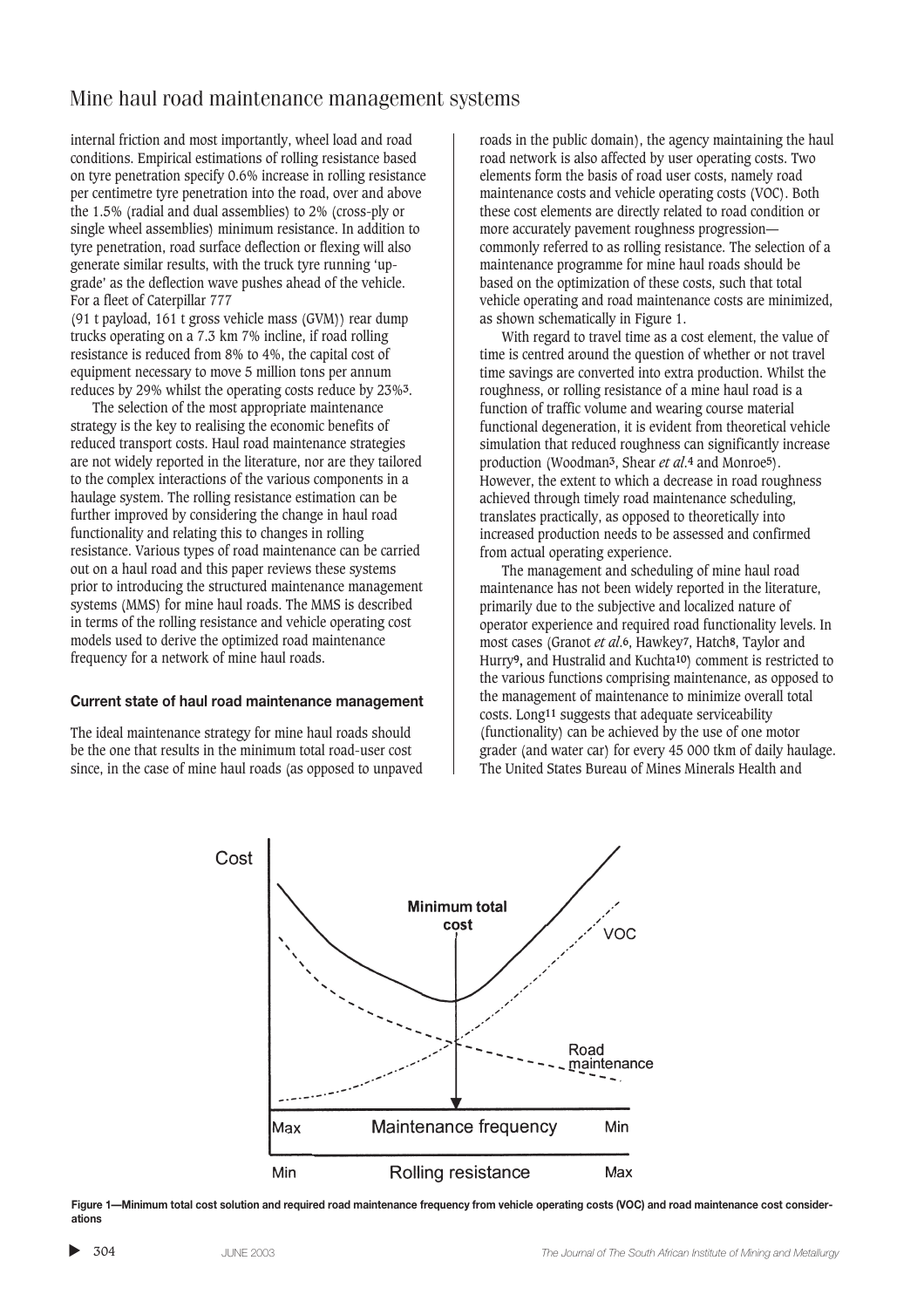Safety Technology Division (USBM**12**) in their report on mine haul road safety hazards confirm these specifications, but without a clear statement as to what activities comprise road maintenance.

In addition to the lack of unanimous objectives in applying maintenance, the definition of maintenance as applied to mine haul roads varies from mine to mine. Paterson**13** presented a summary of maintenance activities for unpaved public roads, sub-divided into the categories of routine maintenance, resurfacing, rehabilitation and betterment, as part of a coherent terminology for road expenditures. Table I summarizes these maintenance activities, modified for application to mine haul roads. The routine maintenance category is adopted here to describe the various activities envisaged for haul road routine maintenance. Table II summarizes the various routine maintenance management systems that mines typically apply.

Routine maintenance is carried out on mine haul roads almost daily, depending on the functionality of the road and the traffic volume. The principal goals are;

- ➤ To restore the road functionality to a level adequate for efficient vehicle travel with the aim of augmenting productivity and minimizing total road user costs
- ➤ To conserve the integrity of the road wearing course by returning or redistributing the gravel surface.

*Ad hoc* or scheduled blading is an inefficient means of road maintenance, with the potential to generate excessive costs due to over- or under-maintenance of the road. Ideally, an optimized approach is required with which to minimize total road-user costs. The maintenance management system (MMS) for mine haul roads has been developed to meet these needs.

| naur rugus :~          |                                                |                                                                                |  |  |  |
|------------------------|------------------------------------------------|--------------------------------------------------------------------------------|--|--|--|
| Mode                   | <b>Activity</b>                                | <b>Effect</b>                                                                  |  |  |  |
| Routine<br>Maintenance | Spot regravelling                              | Fill potholes and small<br>depressions, reduce<br>roughness, exclude<br>water. |  |  |  |
|                        | Drainage and shoulder<br>maintenance           | Reduce erosion and<br>material loss, improve<br>roadside drainage.             |  |  |  |
|                        | Dragging                                       | Redistribute surface<br>gravel.                                                |  |  |  |
|                        | Shallow blading                                | Redistribute surface<br>gravel, fill minor<br>depressions and ruts.            |  |  |  |
|                        | Dust control/watering                          | Reduces loss of binder<br>and generation of dust.                              |  |  |  |
| Resurfacing            | Full regravelling                              | Restore thickness of<br>wearing course.                                        |  |  |  |
|                        | Deep blading                                   | Reprofile road and<br>reduce roughness.<br>Remix wearing course<br>material    |  |  |  |
| Rehabilitation         | Rip, regravel,<br>recompact                    | Improve, strengthen or<br>salvage deficient<br>pavement.                       |  |  |  |
| <b>Betterment</b>      | Rehabilitation and<br>qeometric<br>improvement | Improve geometric<br>alignment and structural<br>strength.                     |  |  |  |

| Maintenance categories and activities for mine |
|------------------------------------------------|
| haul roads <sup>13</sup>                       |

| Mode                          | <b>System</b>                              | <b>Description</b>                                                                                                                                                                                                                                                       |
|-------------------------------|--------------------------------------------|--------------------------------------------------------------------------------------------------------------------------------------------------------------------------------------------------------------------------------------------------------------------------|
| <b>Routine</b><br>Maintenance | Ad hoc blading                             | Reactionary maintenance management<br>in response to poor haul road<br>functionality. Typically managed by<br>daily inspection of the road network<br>and a subjective assessment of road<br>segment functionality and maintenance<br>priorities.                        |
|                               | Scheduled<br>blading                       | Road network is maintained according<br>to a fixed schedule or frequency,<br>irrespective of the actual functionality<br>of the road segment being worked.                                                                                                               |
|                               | Managed<br>maintenance<br>systems<br>(MMS) | Road network is analysed to determine<br>rate of functional deterioration of<br>individual segments, based on<br>roughness progression, traffic volumes,<br>etc. and segment blading frequency<br>determined to minimize segment and<br>network total road-user costs.   |
|                               | Real-time road<br>maintenance              | Instrumented truck fleet to determine<br>vehicle response to road functionality,<br>both in terms of rolling resistance and<br>individual (isolated) functional defects.<br>Maintenance managed real-time<br>through mine truck dispatch and data<br>management systems. |

## **Maintenance management systems (MMS)**

Optimizing maintenance schedules consists of determining the most opportune frequency at which to maintain a road such that vehicle operating and road maintenance costs are minimized over the whole road network, as illustrated in Figure 1. Thompson**14** found that mine haul road maintenance intervals were closely associated with traffic volumes, operators electing to forgo maintenance on some sections of a road network in favour of others. This implies an implicit recognition of the need to optimize limited maintenance resources to provide the greatest benefit in terms of total maintenance and vehicle operating costs. This optimization approach is inherent in the structure of the MMS developed for mine haul roads (Thompson**14**). Two elements form the basis of the economic evaluation, namely;

- ➤ pavement functional performance—roughness (rolling resistance) models
- ➤ vehicle operating and road maintenance cost models.

The model is designed for a network of mine haul roads, as opposed to a single road analysis. For a number of road segments of differing functional and traffic volume characteristics, together with user-specified road maintenance and VOC unit costs, the model computes:

- ➤ Traffic volumes over network segments over the analysis period (as specified)
- ➤ The change in road functionality (as rolling resistance) by modelling
- ➤ The maintenance quantities as required by the particular strategy
- ➤ The vehicle operating costs (by prediction and modelling)
- ➤ Total costs and quantities (including exogenous specified benefits)
- ➤ The optimal maintenance frequency for specified segments of the network such that total road-user costs are minimized.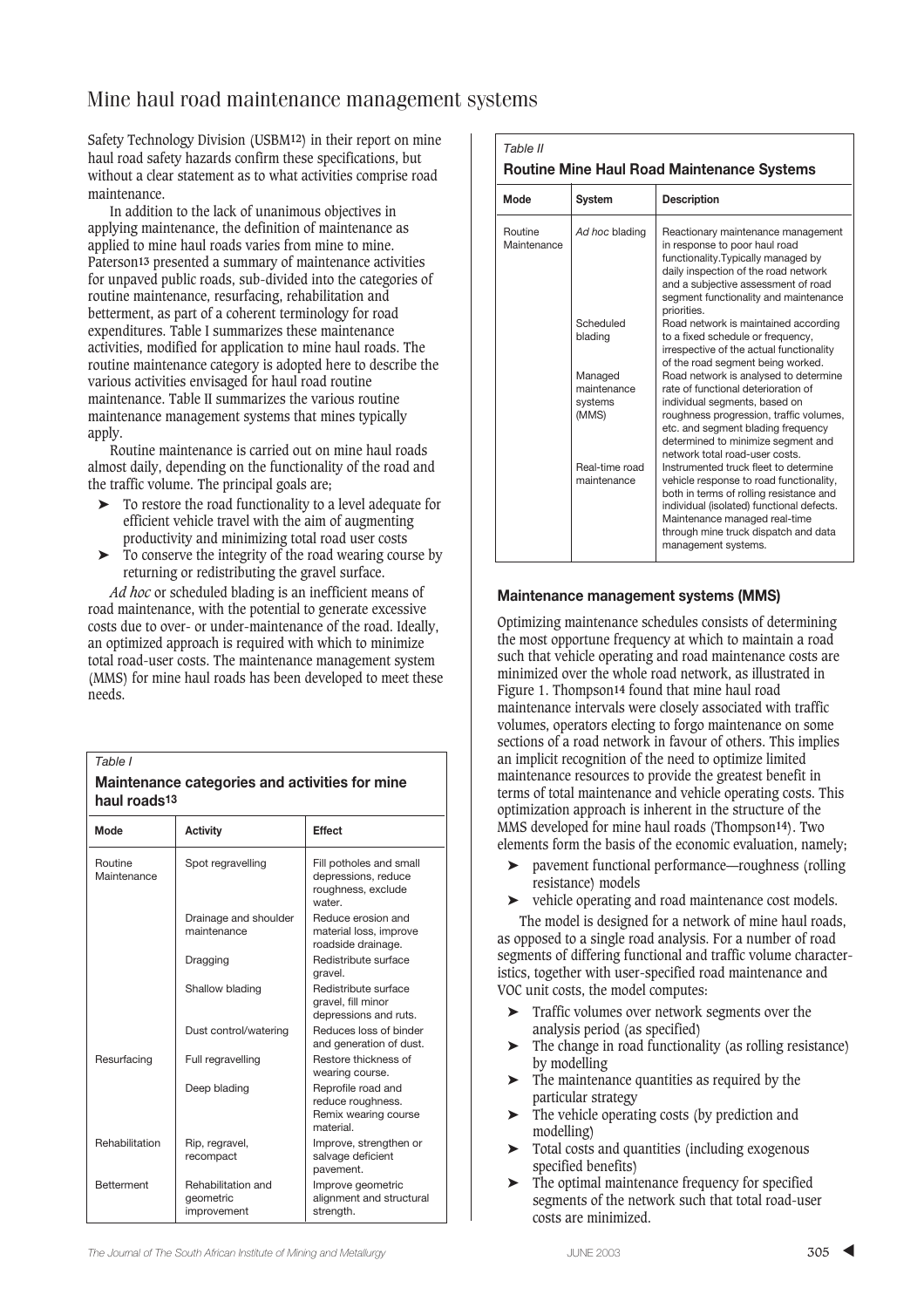

**Figure 2—Flow diagram of MMS for mine haul roads (for a single maintenance strategy iteration)**

Economic efficiency suggests that tradeoffs should be made between the cost of alternate strategies and the economic return that is derived from lower total transportation costs. In this manner, the maintenance management programme adopted and the associated budget requirements, should be economically justifiable. Figure 2 illustrates the MMS flow chart.

Cost savings associated with the adoption of a maintenance management system approach are dependent on the particular hauling operation, vehicle types, road geometry and tonnages hauled, etc. Since the model can accommodate various combinations of traffic volumes and road segments, when used dynamically in conjunction with production planning, it has the potential to generate significant cost benefits.

## *Pavement functional performance—roughness (rolling resistance) modelling*

The development of a predictive model for rolling resistance progression with time is critical as a measure of pavement condition that can be directly associated with vehicle operating costs. The rolling resistance at a particular point in time is considered to be a function of the type of wearing course material used, its engineering properties and the traffic speed and volume on the road. These dictate to a large degree the level of functional performance of the road and thus the rate of functional defect generation, which can be equated to the rate of roughness defect score increase, or rolling resistance (Thompson and Visser**2**).

The selection of an appropriate model to describe the relationship between roughness defect score (RDS) and rolling resistance (RR) was based on analysis of the RDS for a number of mine haul road test sections, combined with a theoretical hypothesis of the relationship. The latter was based upon the premise that the rate of rolling resistance increase would decrease at higher levels of RDS. This model is typified by a function having the general form given in Equation [1]

$$
RR = RRMIN + RDS \cdot \exp^{(f)} \tag{1}
$$

where RR = rolling resistance (N/kg); *RRMIN* = minimum rolling resistance at *(RDS)* = 0; *f* = regression function

describing rate of change in rolling resistance which is a linear combination of independent variables.

Using a logarithmic transformation of the rate of change of rolling resistance *(LDRRI)*, a linear model was developed based on a *RDS* for the rate of rolling resistance increase. In addition, an expression for the minimum *(RRMIN)* rolling resistance was sought, based on the independent variable of vehicle speed *(V)*. Equations [2] and [3] present the models for *RRMIN* at *RDS* = 0 and *LDRRI*.

$$
RRMIN = \exp^{(-1.8166 + 0.0028.V)} \tag{2}
$$

$$
LDRRI = 6.068 - 0.00385RDS + 0.0061V
$$
 [3]

where *V* = vehicle speed (km/hr); *RDS* = roughness defect score (based on degree and extent product of the defect rating for potholes, corrugations, loose material and fixed stoniness**2**) .

The model for *RRMIN* has an *R*-squared value of 78%, *F* value of 166.4 which is significant at the 0.1% level for a sample size of 36 and a standard error of the model of 0.191. The model for *LDRRI* has an *R*-squared value of 27%, F value of 29.6 which is significant at better than the 2% level for a sample size of 36 and a standard error of 0.146. The full model for rolling resistance variation with *RDS* is illustrated in Figure 3 together with actual data derived from vehicle coast-down tests at 20, 30 and 40 km/h.

Whilst the models described in Equations [2] and [3] are useful in estimating the rolling resistance of a road at a point in time, it is the rate of change of rolling resistance (i.e. progression) with time or traffic volume that impacts on vehicle operating cost and the maintenance strategy applied. The rolling resistance progression can be derived based on the propensity of a material to generate the RDS defects of potholing, corrugation, rutting, loose material and fixed stoniness by combining functional performance models with road wearing course material parameters.

Such a RDS progression model is illustrated schematically in Figure 4, from which two distinct traffic and material induced actions can be hypothesized. Following maintenance (day 0) there is an increase in RDS due initially to the displacement of loose material, followed by an increase in dynamic loadings imposed on the road together with an increase in abrasion. This causes an accelerating rate of



**Figure 3—Correlation between actual test data and rolling resistance RDS model**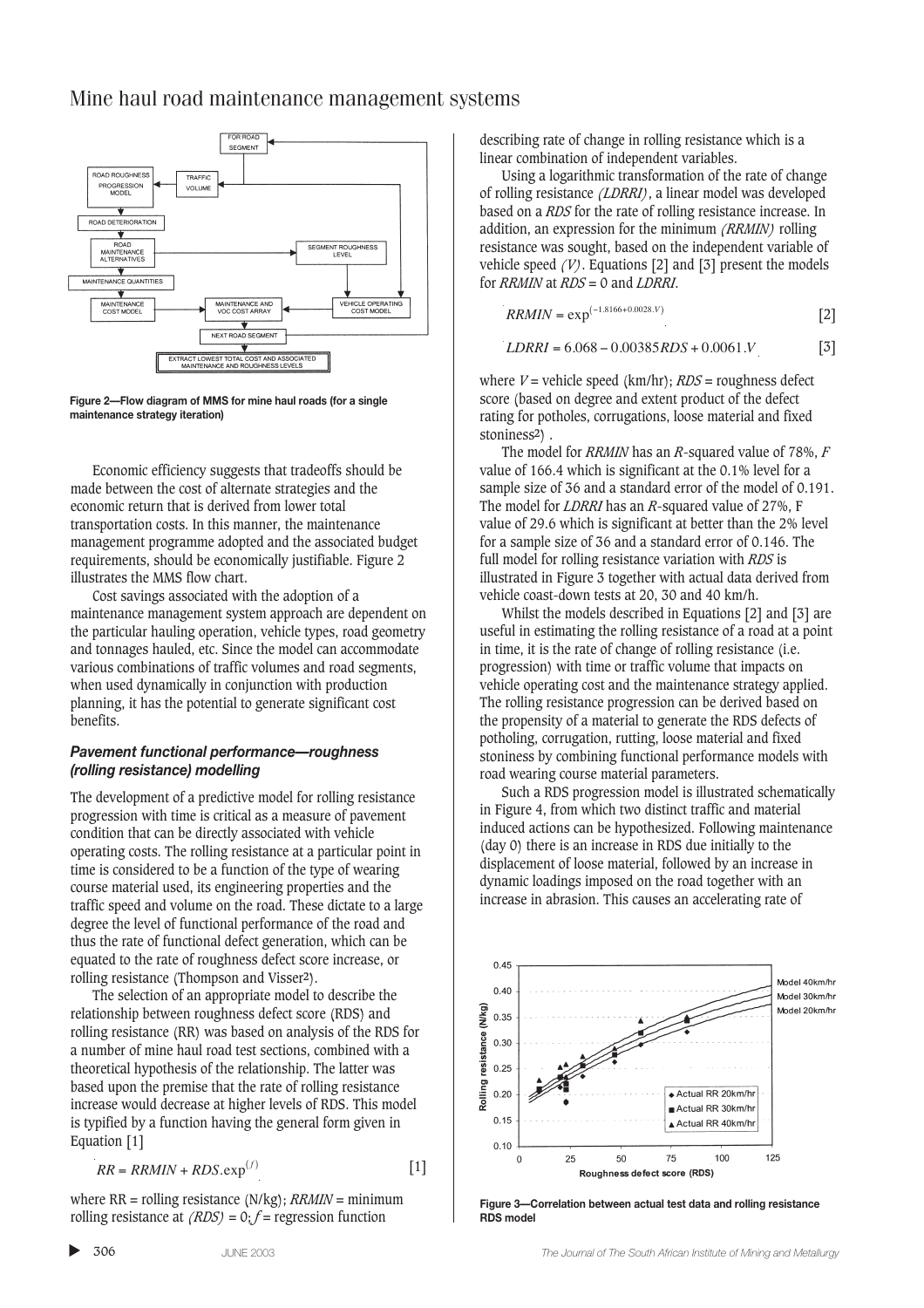

**Figure 4—Schematic model for RDS progression**

progression until traffic speed slows and wheel paths change to avoid damaged sections. At this level of RDS the progression rate will decelerate to an eventual static level beyond which no further increase in RDS is seen.

This model differs from the functional defect progression model**2** by virtue of the type of defects analysed. The initial decrease in RDS is eliminated since only loose material exhibits a traffic induced reduction in defect score following maintenance, the remaining defects obscuring this isolated post-maintenance decrease.

The selection of a model for RDS progression was based on the aforementioned vehicle and pavement interactions in which a decreasing rate of RDS increase was assumed. This has the general form given in Equation [4] of,

$$
RDS = RDSMIN + \left[ \frac{RDSMAX - RDSMIN}{1 + \exp^{(D,f)}} \right] \tag{4}
$$

where *RDSMIN* = minimum roughness defect score at time *(D)* = 0: *RDSMAX* = maximum defect score: *f* = Regression function which is a linear combination of independent variables.

Using a logarithmic transformation of *RDS*, a defect progression model was developed based on a linear combination of the independent variables for the rate of *RDS* increase (*LDRDI*). In addition, expressions for *RDSMIN* and *RDSMAX* were sought, both assumed to be linear combinations of the independent variables.

The rate of change in *RDS* was calculated over a single maintenance cycle in terms of *LDRDI* and these values used as the dependent variables in a multiple correlation analysis in order to determine the significant factors affecting defect score progression. For the exponential model of *RDS* increase after maintenance, the model given in Equation [5] was found to be significant:

$$
LDRDI = 1.768 + 0.001.D
$$
\n
$$
(2.69KT - 72.75.PI - 2.59.CBR - 9.35.GC + 1.67.SP)
$$
\n[5]

where the variables are defined in Table III. Equation [5] predicts an increase in the rate of *RDS* progression for increasing traffic volumes *(KT)*, and

| Table III<br>Independent variables used in the defect score<br>progression models |                                                                      |  |  |  |
|-----------------------------------------------------------------------------------|----------------------------------------------------------------------|--|--|--|
| Independent   Description<br>variable                                             |                                                                      |  |  |  |
| D                                                                                 | Days since last maintenance                                          |  |  |  |
| KT                                                                                | Average daily tonnage hauled (kt)                                    |  |  |  |
| PI                                                                                | Plasticity index                                                     |  |  |  |
| CBR                                                                               | 100% Mod. California Bearing Ratio of wearing course<br>material     |  |  |  |
| GC                                                                                | Grading coefficient, defined as;<br>$(P265 - P2) \times P475$<br>100 |  |  |  |
|                                                                                   |                                                                      |  |  |  |
|                                                                                   | where $P265 =$ percentage of material passing the<br>26.5 mm sieve   |  |  |  |
|                                                                                   | $P2 =$ percentage of material passing the<br>2.0 mm sieve            |  |  |  |
|                                                                                   | P475<br>$=$ percentage of material passing the<br>4.75 mm sieve      |  |  |  |
| <b>SP</b>                                                                         | Shrinkage product, defined as;<br>IS x P425                          |  |  |  |
|                                                                                   | where $LS = Bar linear shrinkage$                                    |  |  |  |

shrinkage product *(SP)*. The material properties of *CBR, grading coefficient (GC)* and plasticity index *(PI)* are associated with a reduced rate of increase. The material properties associated with plasticity (in this case *SP* and *PI*) are more likely to be associated with an increasing rate of progression. Whilst no multi-collinearity was evident to explain this contradiction in the independent variables it may be hypothesized that whilst highly plastic materials are associated with increasing progression rates (especially if wet), relatively low values of plasticity could result in a decreasing rate (increasing plasticity improving binding up to a point) as evidenced here. The model has an *R*-squared value of 52%, *F* value of 13.8 which is significant at better than the 1% level for a sample size of 59. For the standard error of the model of 0.589, the approximate 95% confidence intervals for a rate of change in defect score increase of 6 per unit time lie between 1.84 and 19.48.

To establish the minimum RDS immediately after maintenance, an analysis was conducted using *RDSMIN* as the dependent variable. The regression rendered the model given in Equation [6].

$$
RDSMIN = 31.1919 - 0.05354.SP - 0.0152.CBR
$$
 [6]

The model has an *R*-squared value of 62%, *F* value of 12.6 which is significant at better than the 1% level for a sample size of 9. For the standard error of the model of 1.73, the approximate 95% confidence intervals for a minimum defect score of 25 lie between 21.54 and 28.46. From the model it is seen that increasing *CBR* values result in a lower minimum *RDS*. The material shrinkage product *(SP)* also results in a lower minimum score, most probably due to a better surface being produced immediately after maintenance as a result of a more plastic and finer grained wearing course material. Whilst it may be hypothesized that traffic volume may result in a higher minimum defect score due to excessive maximum roughness, the converse has also been observed where higher traffic volumes produce a more compact wearing course than is seen on similar roads subject to lower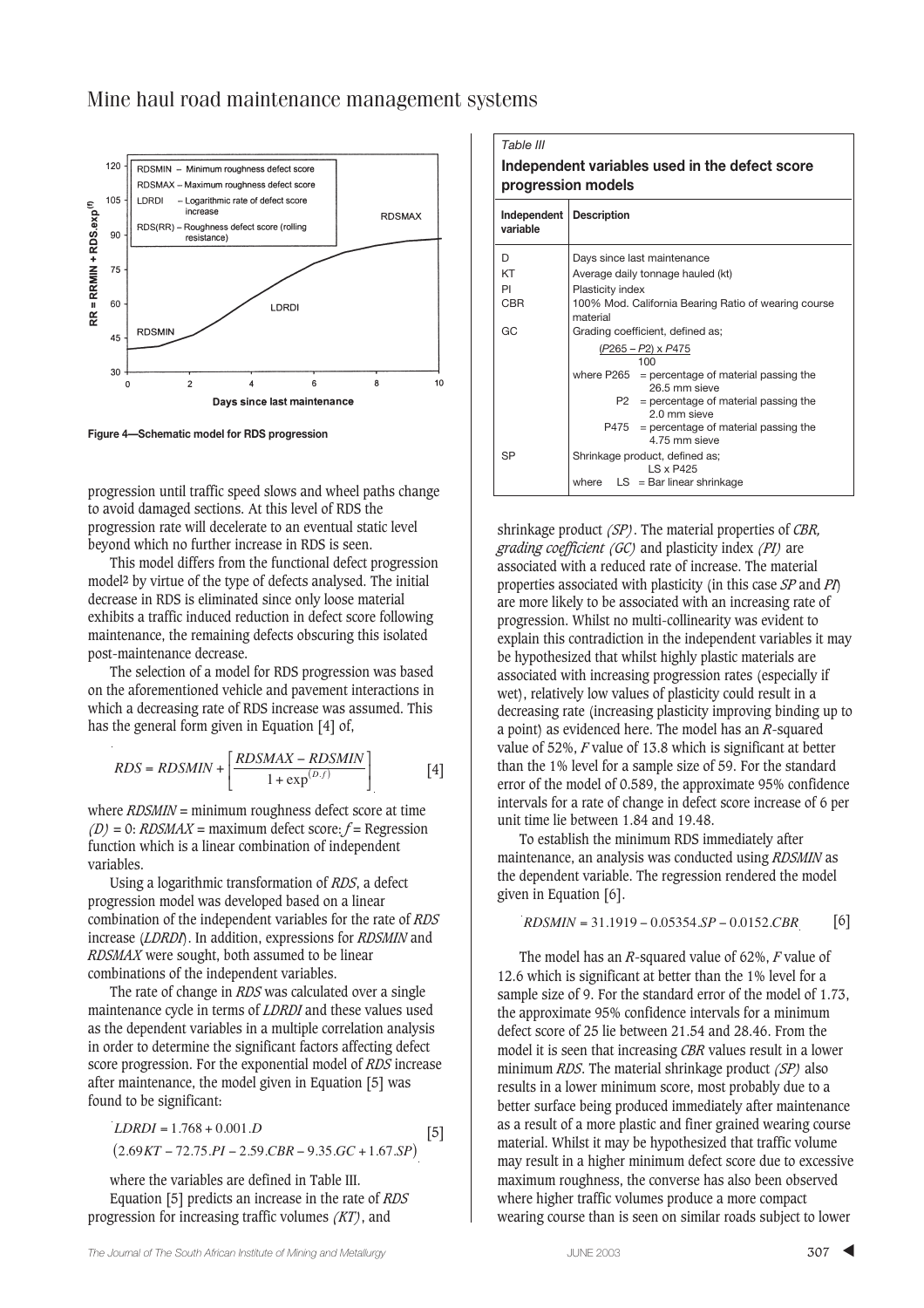[7]

traffic volumes. This result also implies that maintenance temporarily eradicates all traffic-induced roughness defects, hence the prediction of minimum defect score as being a function only of material properties appears reasonable.

The model for maximum RDS is given below in Equation [7].

 $RDSMAX = 7.6415 + 0.4214$ . $KT +$ 

$$
0.3133.GC + 0.4952.RDSMIN
$$

The model has an *R*-squared value of 90%, *F* value of 22.9 which is significant at better than the 0.5% level for a sample size of 9. For the standard error of the model of 1.34, the approximate 95% confidence intervals for a minimum defect score of 35 lie between 32.32 and 37.68. From the model it is seen that increasing daily tonnage *(KT)* representing more accumulated damage, grading coefficient *(GC)* representing deficiencies in binder material (hence corrugation and ravelling) and minimum defect score all increase the maximum defect score.

When applied to a typical mine site with an excellent quality of wearing course material, the models faithfully reflect the actual RDS recorded as shown in Figure 5. When these defect scores are converted into rolling resistance values following Equations [2] and [3] it is seen that over a maintenance interval of 5 days, rolling resistance increases from 0.18N/kg to 0.2N/kg at this particular site, equivalent to an additional 0.2% grade resistance. This increase in rolling resistance can be directly associated with an increase in vehicle operating costs, an increase in total costs per ton hauled and increased hauler cycle times. By developing vehicle operating cost models, the effect of increased rolling resistance can be evaluated for fuel, tyres and maintenance parts and labour costs.

#### *Vehicle operating and road maintenance cost models*

The second element of a MMS for mine haul roads is based on modelling the variation of vehicle operating costs with rolling resistance. When combined with a road maintenance cost model, the optimal maintenance strategy for a specific mine haul road, commensurate with lowest overall vehicle and road maintenance costs may be identified.

#### *Haul truck generic fuel consumption model*

The prediction of fuel consumption variation with road roughness is central to any MMS and fuel consumption itself is a significant component of total vehicle operating costs.



**Figure 5—Estimation characteristics of RDS and RR prediction models as applied to a particular mine site**

Fuel consumption of vehicles in the public domain has been shown to vary primarily with vehicle type and speed, and the total resistance of the road (Chesher and Harrison15).

The analytical approach adopted in determining the contribution of these various factors to haul truck vehicle fuel consumption involved the computer simulation of specific haul trucks to generate a speed model for a range of vehicles commonly used in surface mining. The speed model formed the basis of the fuel consumption model which was derived from vehicle simulations coupled with vehicle torque/fuel consumption maps. The models developed were finally tested in comparison to mine vehicle fuel consumption and average journey time data.

The generic vehicle types chosen for the assessment were rear-dump trucks with a gross power (kW) to gross vehicle mass (GVM) and unladen vehicle mass (UVM) ratio ranging from 4.4–4.9 and 11.1–11.8 respectively. Both electric and mechanical drive options were analysed.

The development of a constant speed fuel consumption model utilized commercial and Original Equipment Manufacturer simulation programs using a set course comprising of acceleration and constant speed sections with differing maximum speed limits applied. The course was modelled with various total resistance (TR) (i.e. grade (GR) plus rolling resistance (RR)) values from -10 to 10%. The consumption model results were found to be broadly similar to those reported for heavy commercial vehicles. Where TR = 0%, a slightly increasing rate of fuel consumption with speed was seen due to dynamic rolling resistance effects. At higher levels of total resistance this effect was largely obscured by the approximately linear increase in fuel consumption with speed. Other work also confirms a similar effect in which the rate of fuel consumption increase with speed for heavier vehicles (albeit from various studies) appears less than for light vehicles and motor cars**15**.

For sections of haul road in which a favourable total resistance exists (i.e.  $GR + RR < 0\%$ ), the associated fuel consumption (FCF) and vehicle speed will be limited by the retarder performance and the effect of total resistance is largely obscured, whilst for sections of road where unfavourable total resistance exists, fuel consumption (FCU) increases with resistance and speed. Thus, two models for fuel consumption are required to fully evaluate a particular haul.

The model derived for fuel consumption where total resistance is unfavourable is given below in Equation [8].

$$
FCU = 1.02 + {UVM.V(296.TRU + 4.5.V) \choose + L.GVM.V(246.TRU + 0.027.V^2)} \cdot 10^{-5}
$$
 [8]

where *FCU* = fuel consumption (m*l*/s) for unfavourable total resistance; *GVM* = gross vehicle mass (t); *UVM* = unladen vehicle mass (t);  $V =$  speed of truck (km/h);  $TRU =$  total resistance (unfavourable,  $\geq 0\%$ ); *L* = truck loading, 1 for laden trucks, 0 for unladen trucks.

The model has an *R*-squared value of 64%, a standard error of 39.2 and an *F* value of 295 which is significant at better than the 0.001% level for a sample size of 665. The model developed for fuel consumption on favourable total resistance sections is given by Equation [9].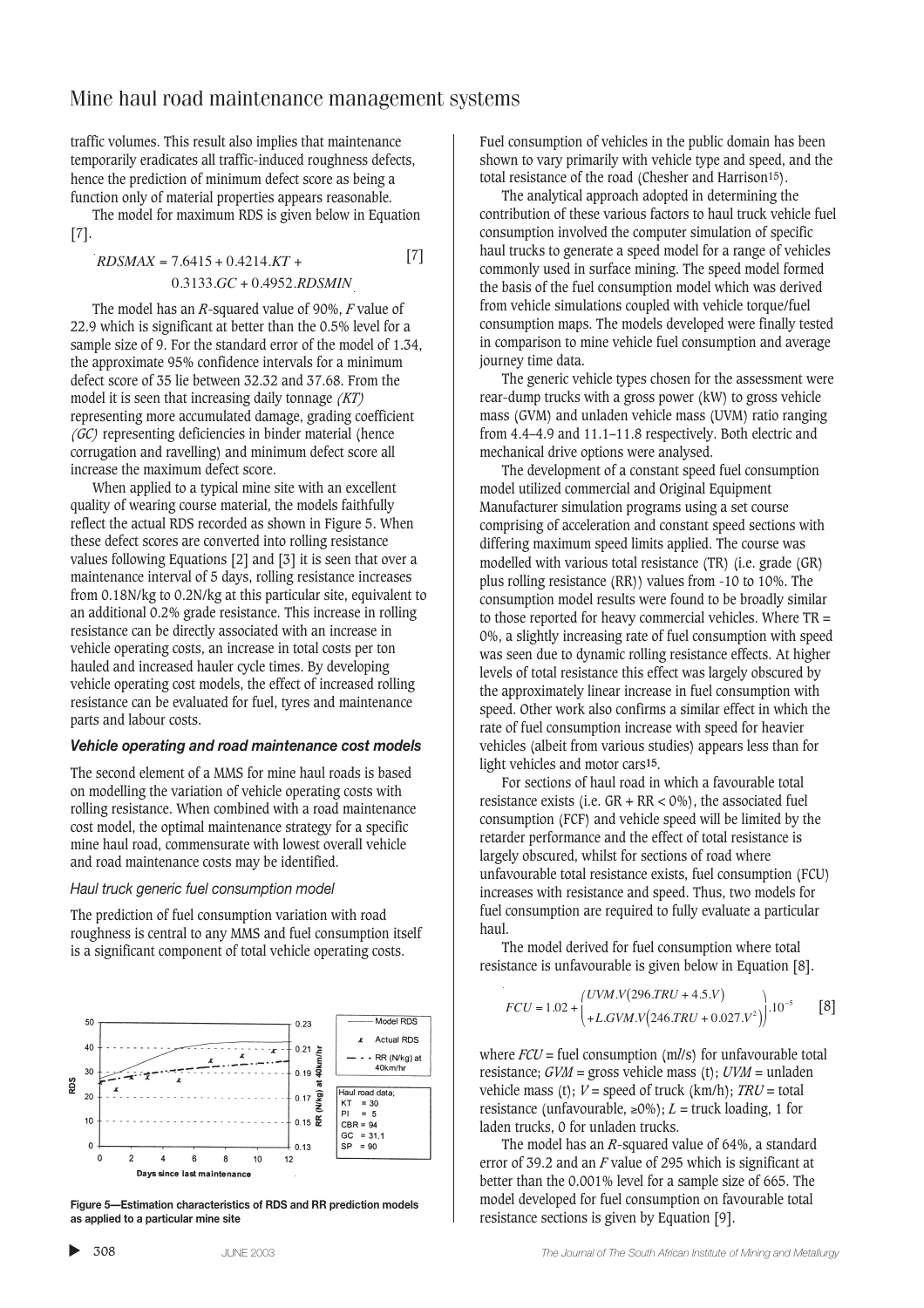[9]

 $FCF = -3.575 + UVM (0.092 - 0.016.DV)$  $+0.0017$ *L.GVM* 

where *FCF* = fuel consumption (m*l*/s) for favourable total resistance:  $DV =$  drive type, 1 for electric drive, 0 for mechanical drive.

The model has an *R*-squared value of 81% and an *F* value of 394 which is significant at better than the 0.001% level for a sample size of 271. The drive type indicator is included to accommodate the lower fuel consumption associated with unladen electric drive trucks. The models developed were combined to determine the fuel consumption over a particular mine haul road and then compared to actual fuel consumption from mine records. This approach was problematic since operational efficiencies (loader and tip delays, queuing, etc.) precluded meaningful comparison with such data. In the absence of operational data, a validation was carried out against the original simulation program, using mine data to compare the results. The model derived fuel consumption was in broad agreement with the simulation consumptions. Figure 6 illustrates the model developed in terms of the fuel consumption index increase with road grade and RDS.

### *Tyre cost model*

Numerous tyre cost models exist from studies conducted in Brazil, India, the Caribbean and Kenya**15**. Whilst these relate in part to heavy trucks, these are more typical of vehicles operated on public roads and as such are limited to a GVM of 11–50 t and tyre sizes up to 1100 x 22. Tyre costs are related to tyre wear which involves both abrasive wear of the tyre tread and weakening of the tyre carcass. The option of retreading is not pursued in the case of large mine haul trucks due to the high operating temperature and stresses generated within the tyre.

In the analysis of tyre costs for large haul trucks a number of problems exist relating to the quality of available data. Since a mine has a limited number of roads of variable quality, any model of cost variation with road roughness or other geometric parameters will not be particularly robust. Other limitations exist with regard to damage attributable to loading or dumping areas as opposed to the road itself; up to 70% of tyre damage may occur in loading or dumping areas**16**. This would obscure any road roughness effect on tyre costs.



**Figure 6—Mine haul truck generic fuel consumption model showing effect of RDS on fuel consumption index**

In any MMS model it is the rate of increase of a particular cost item with increasing road roughness which is of major concern as opposed to a fixed cost, although the latter is important in assessing the relative contribution of that cost to total costs. In the absence of suitable data, recourse was made to established models to provide a point of departure in estimating the influence of roughness and geometric parameters on tyre costs. Further research is necessary to assess the validity and transferability of the basic model presented here since only the underlying hypotheses of a roughness- and geometric-related tyre cost relationship can be intuitively deduced, the established model parameter ranges, vehicle types, GVM and tyre types bearing no resemblance to mine haul trucks. The model is given in Equation [10]

$$
TW = 0.098 + 0.0015.RDS + 0.002|GR|
$$
 [10]

where  $TW =$  tyre wear (tyres consumed per 1000 km for a 6wheeled truck);  $GR =$  positive value of road grade (%).

Figure 7 illustrates the application of the model in comparison to existing tyre consumption models for heavy trucks. The model predicts a 30% increase in tyre consumption for a 100% increase in road roughness from a RDS of 27. This equates to an increase in cost of R3.94/km from a cost of R13.87/km, assuming a new tyre cost of R95 000. The effect of road geometry on tyre consumption is modelled as an increase in consumption with grade of road, a 1% change in grade resulting in an extra 1.6% increase in tyre consumption. No curvature effects were modelled since this effect is generally assumed to be insignificant for large trucks.

## *Vehicle maintenance cost models*

Vehicle maintenance and repair costs comprise both the cost of the parts consumed and the labour hours expended on the repair and maintenance of the vehicle. These costs are related to the type of vehicle, its age, how the vehicle is used and route characteristics. This cost component of the total vehicle operating cost has been shown to be a significant contributor to the benefits from road improvements.

Similar data limitations exist with respect to individual mine parts and labour cost data as with tyre data, with additional complications of costs not being easily ascribed to a particular vehicle type where more than one vehicle type is



**Figure 7—Haul truck tyre consumption model in comparison to existing models15**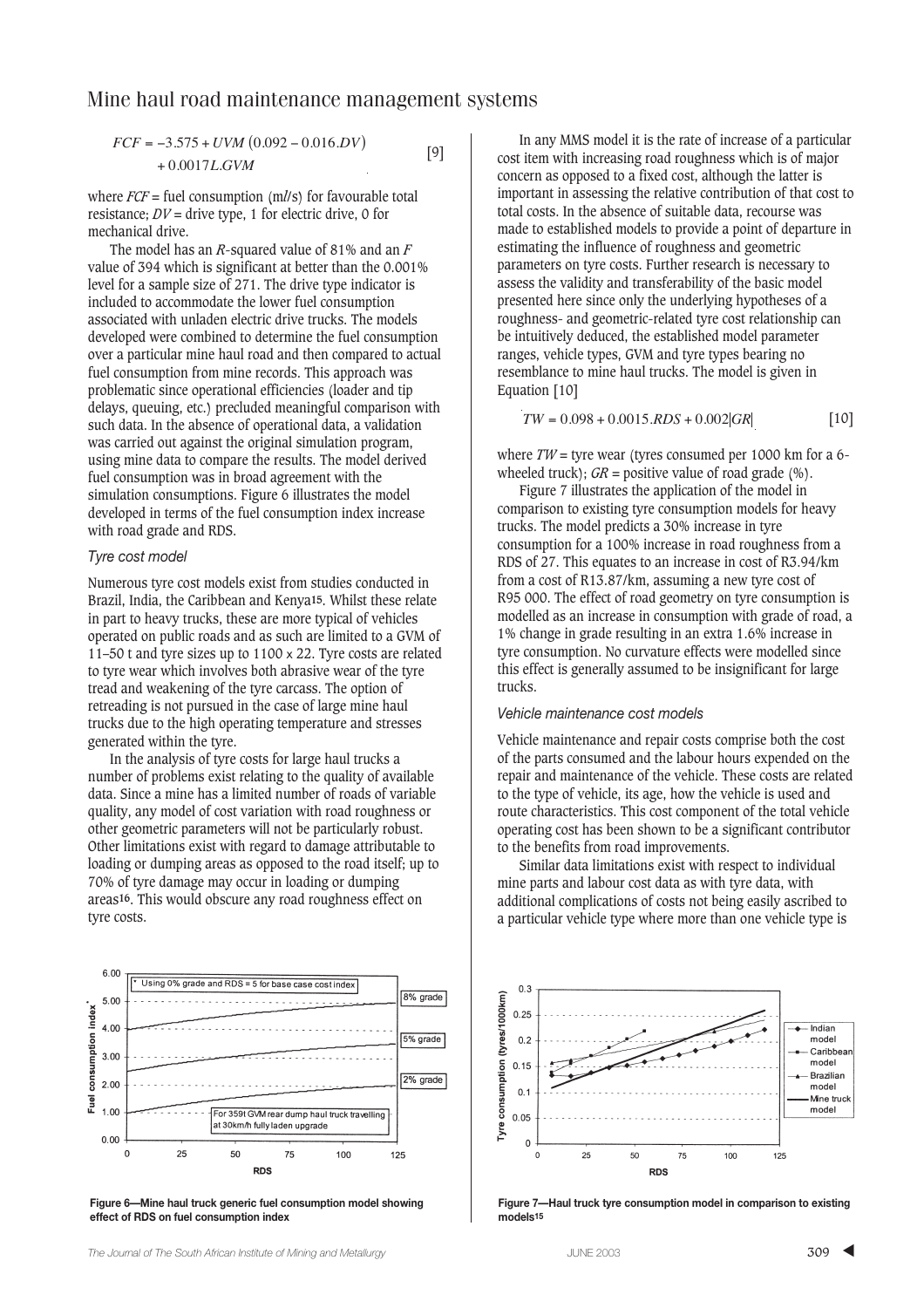used for hauling and the influence of high cost long-life replacement parts fitted during the period the model data was collated. The available data do not permit a reliable breakdown of costs on a per vehicle basis and parts consumption history is insufficient to derive suitable weighting coefficients for high cost long-life parts. The analysis, interpretation and transferability of any data generated will be dependent on individual mine maintenance strategies, speeds, loads, driver behaviour, the level of preventive maintenance and the history of the vehicle. It may be anticipated that across mines differences exist in policy and expenditure on maintenance which should ideally be addressed statistically when comparing results.

With these data limitations in mind, recourse was made to established models to provide a suitable point of departure in estimating suitable models for parts and labour costs. Limited data is available with which to corroborate such models but further research is necessary to verify the validity and transferability of the models proposed.

The absence of geometric effects is partially explained by Chesher and Harrison**15**, speed and load reduction effects being postulated as being the main reason why geometric effects were negligible and poorly determined in these models. In the case of mine haul trucks, load reduction effects are not applicable and the vehicle speed is generally a function of maximum vehicle power and retarder performance as opposed to any driver-applied limit. The majority of haul road networks incorporate unfavourable grade resistance on the laden-haul and, coupled with the greater exploitation of engine capacity on any section of haul irrespective of grade, these effects can be discounted.

The common practice of road user cost studies has been to express the parts consumption in terms of a standard parts cost. This represents the parts consumption as a fraction of the replacement price of the vehicle. The available data were analysed on a fleet, as opposed to a vehicle basis and whilst the resultant model can be seen as applicable to both rearand bottom-dump trucks, the limitations of this approach (especially with regard to the different vehicle designs and variations in vehicle drive systems) should be borne in mind. Considerable variation in the standardized parts cost was evident and by using these data as a rough guide, a model was developed, described by Equation [11] and illustrated in Figure 8.

$$
\frac{P}{VP} = (67.28 + 2.31.RDS)H^{0.375}
$$
 [11]

where  $P =$  parts cost (R/1000 km),  $VP =$  replacement cost of vehicle (R10<sup>5</sup>) and  $H$  = vehicle age (total operating hours) ('1000 hrs).

The model predicts a 48% increase in standardized parts cost for a 100% increase in road roughness from a RDS of 27, given a vehicle age of 7000 hours. In terms of parts cost/km, these roughness and age increase effects represents a cost increase of R6.97/km from R14.52/km for a truck costing R5.4 m.

The approach advocated in the estimation of labour cost involved relating maintenance labour quantity per unit distance to parts consumption per unit distance and highway characteristics, with reference to the Brazilian, Indian and



**Figure 8—Haul truck parts cost model, using a vehicle age of 7150 hours in comparison to existing models15**

Kenyan road-user cost studies**15**. Mine truck maintenance labour costs proved to be a difficult item on which to obtain usable information as most mines carried out a combination of in-house, warranty and contractor repairs and no hourly record was kept of the former in the case of individual vehicles or vehicle types in a mixed fleet. Whilst the absence of an hourly labour rate limits the extent to which established models can be used directly (on a cost basis), a basic model could, nevertheless, be derived based on the hypothesized interaction of the dependent variables of standardized parts cost and road roughness as given in Equation [12].

$$
L = 220 \left(\frac{P}{VP}\right) 0.45
$$
 [12]

where  $L =$  Labour costs ( $R/1000$  km)

### *Road maintenance cost model*

Since total road user costs incorporate both vehicle operating and road maintenance costs elements, the minimization of total costs must incorporate an estimate of road maintenance cost per kilometre. The road maintenance operating cost per kilometre comprises both grader and water car operating costs. Although not contributing directly to a reduction in road roughness, the incorporation of the watering costs in the maintenance costs model is intended to reflect (ideal) operating practice in which, immediately after blading, the section of road is watered to reduce dust, erosion and aid recompaction.

From observation and discussion with operating personnel at surface mines, grader and water-car productivity was theoretically calculated based on a trafficked road width of 24 m, a blade or spray pass-width of 3 and 12 m, maximum vehicle speeds during operation and annual vehicle operating hours. This gave a productivity of 0.75 and 6.25 km maintained road per operating hour for each machine respectively. Whilst no productivity standards have been published with regard to mine haul road maintenance, a figure of between 8–18 km of maintained road per 16 hour day is quoted by mine personnel which is in broad agreement with the theoretically calculated productivity of 0.75 km/hr.

The assumption of a single blade-pass was adopted in this analysis on the basis of observation. However, most operators envisaged an increase in the number of blade-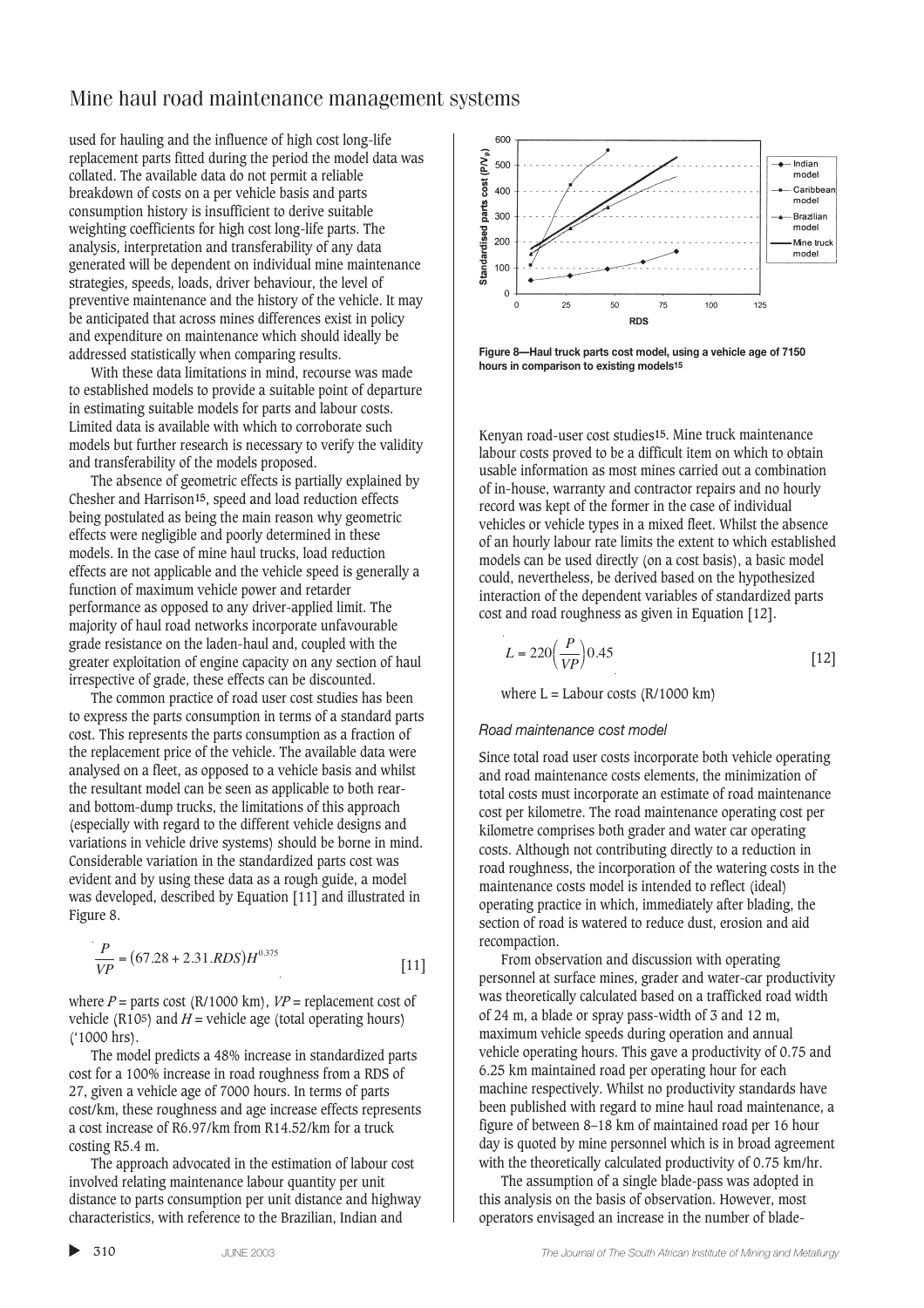

Mine haul road maintenance management systems

**Figure 9—Productivity of a motor-grader during routine haul road maintenance operations**

passes required to achieve an acceptable finish when the RDS exceeded 45 (equivalent to 0.3 N/kg rolling resistance). A productivity curve is thus proposed, incorporating this reduction in grader productivity associated with excessively rough roads as shown in Figure 9.

The road maintenance cost model is thus constructed from consideration of the average blade width per pass, road width, RDS before blading, motor-grader productivity curve and hourly cost from which the motor-grader cost per kilometre is found. This cost is then combined with the cost per kilometre of the water-car and workshop costs to produce a total cost per kilometre for road maintenance.

## **MMS case study application**

The proposed MMS is now applied to a typical surface mine haul road network, to illustrate the interaction and influences of the various models proposed to represent vehicle operating costs, road maintenance costs and the progression of road roughness. The mine hauls 25 kt per day using a fleet of 160 t capacity electric drive rear-dump trucks, whose average age is 7000 hours and replacement price R5.4 m each. The road network is 11 km in length, comprising three segments whose model characteristics are summarized in Table IV. Roads are maintained by a fleet comprising 3 graders and 2 water cars running at an hourly operating cost of R170 and R210 respectively and productivity as determined the basic grader productivity model described earlier.

By modelling the rate of change in RDS for each of the road segments described in Table IV, the lowest total road user cost was found using the cost models described earlier. Road segment 1 returns lowest total costs when it is maintained every 3 days, whilst for segment 2 the optimal interval is every 2 days and for segment 3, daily maintenance is required. Figure 10 illustrates these results in terms of the total and individual segment cost change per day, associated with sub-optimal maintenance intervals (either too frequent—or infrequent maintenance). Segments 1 and 3 are the most expensive segments of the network to operate, showing a cost penalty associated with over-maintenance (segment 1) and under-maintenance (segments 1 and 3). Segment 2 is not that sensitive to sub-optimal maintenance—

| Table IV<br>MMS case study-road segment data                                                                                                                                                                          |                                                             |                                                      |                                                                  |  |  |  |  |
|-----------------------------------------------------------------------------------------------------------------------------------------------------------------------------------------------------------------------|-------------------------------------------------------------|------------------------------------------------------|------------------------------------------------------------------|--|--|--|--|
| Segment data                                                                                                                                                                                                          | Segment 1                                                   | Segment 2   Segment 3                                |                                                                  |  |  |  |  |
| Road segment length (m)<br>Road width (m)<br>Grade (% positive against laden)<br>Average truck speed (km/h)<br>Average daily tons hauled (kt)<br>Material type (1 - mix, 0 - ferricrete)<br>CBR (%)<br>SP<br>GC<br>PI | 3000<br>30<br>3<br>20<br>25<br>U<br>46<br>198<br>36.3<br>10 | 3500<br>30<br>40<br>5<br>U<br>50<br>196<br>21.3<br>8 | 4500<br>34<br>30<br>20<br><sup>n</sup><br>162<br>82<br>30.1<br>4 |  |  |  |  |

in this case by virtue of the much lower tonnage hauled, almost horizontal road and ideal wearing course material characteristics. The illustration shows the importance of establishing road performance characteristics as a basis for road maintenance management decisions—in this case, if grader availability was low, it would make more economic sense to forego maintenance on segment 2 since the cost penalty associated with sub-optimal maintenance is much lower for this segment.

In terms of total cost change per day, Figure 10 shows that significant cost-penalties are associated with over- and under-maintenance of the network, between R6 000– R14 000 per day for optimal  $\pm 2$  and  $+6$  days, or 4%–8% of total road-user costs.

When analysing the results of the MMS, actual mine operating practice was seen to closely resemble that predicted by the model, especially with regard to the increased maintenance interval on lightly trafficked roads. Cost savings associated with the adoption of a maintenance management approach are dependent on the particular hauling operation, vehicle types, road geometry and tonnages hauled, etc. The adoption of the MMS model programme for mine haul roads has the potential to generate significant cost benefits when used dynamically, in conjunction with production planning, to optimize mine haul road maintenance activities for particular combinations of wearing course material, traffic volumes and vehicle types.

## **Conclusions**

The selection of the most appropriate mine haul road maintenance strategy is the key to realizing the economic benefits of reduced transport costs. However, mine haul road maintenance is generally managed subjectively and not tailored to the complex interactions of wearing course functionality, road traffic volumes and vehicle operating and maintenance costs. By considering initially the change in haul road functionality with time and traffic volume, the equivalent change in rolling resistance, road maintenance costs and vehicle operating costs, an appropriate maintenance strategy can be found based on the minimization of these cost elements. Thus, an optimized approach is required with which to minimize total road-user costs and the maintenance management system for mine haul roads has been developed to meet these needs.